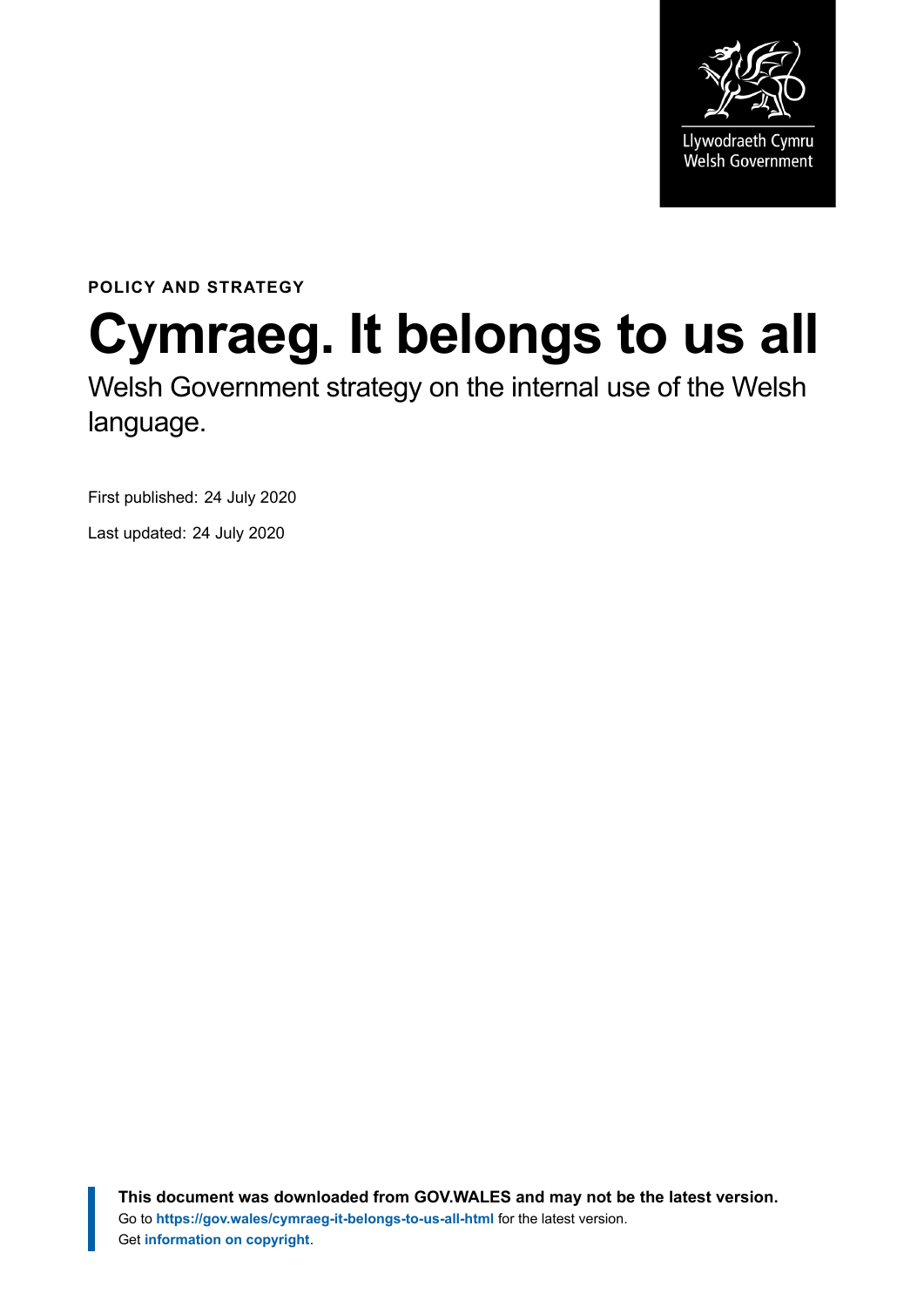# **Contents**

| <b>Purpose</b>        |  |  |
|-----------------------|--|--|
| <b>Principles</b>     |  |  |
| <b>Implementation</b> |  |  |
| <b>Process</b>        |  |  |
| <b>Background</b>     |  |  |

# <span id="page-1-0"></span>**1. Purpose: our 2050 goal**

The Welsh language – y Gymraeg – is integral to our culture, our heritage and our daily lives. It is part of our shared inheritance and identity as a nation. But its future across Wales cannot be taken for granted. There is an onus on us to take proactive steps to support and increase the use of the language, and to pass it on to future generations. This is something we can all do together.

- " "A million Welsh speakers by 2050.
- " The year 2050: the Welsh language is thriving, the number of speakers has reached a million, and it is used in every aspect of life. Among those who do not speak Welsh there is goodwill and a sense of ownership towards the language and recognition by all of its contribution to the culture, society and economy of Wales." "

This is the Welsh Government's vision for the Welsh language in Wales (**[Cymraeg 2050: A million Welsh speakers](https://gov.wales/cymraeg-2050-welsh-language-strategy)**, Welsh Government, 2017). It is to see, by 2050, a million speakers using the language in every aspect of their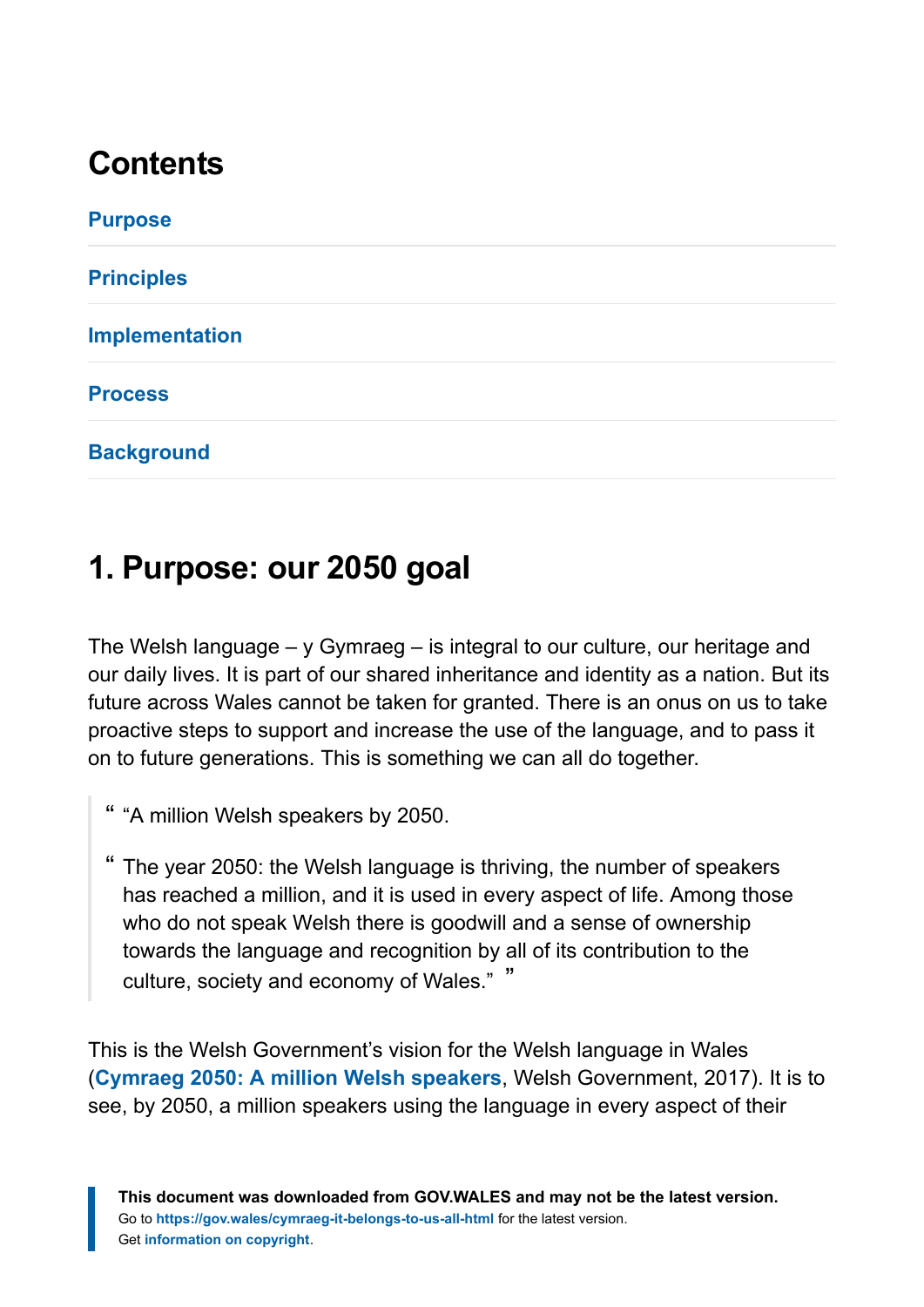lives, and doubling the percentage of people in Wales who speak and use the language daily. Implementing that vision will involve generational change, halting the decline of the last century.

An important part of the vision involves renewing the association between the language and the workplace. Welsh is spoken for cultural, commercial, social and emotional reasons, but it is also a vocational skill – a skill that should be better recognised and utilised. As a result the Welsh Government has already committed to "…leading by example by promoting and facilitating increased use of Welsh by our own workforce" (Theme 2 Increasing the Use of Welsh, chapter 6 The Workplace). The First Minister has also pledged to "mainstream" the Welsh language into the development of policy and to the way we work more generally.

Set in this context, the Welsh Government's goal for the Welsh language within the organisation is that by 2050 all staff working for the Welsh Government will be able to understand Welsh. This will enable staff to work in Welsh from day to day and there will be a significant increase in the use of the language as a result.

So our goal is that the Welsh Government should gradually become a truly bilingual organisation; one in which it is routine for the Welsh and English languages to both be used naturally and interchangeably.

# <span id="page-2-0"></span>**2. Principles: how we will reach the 2050 goal**

#### **Principles to be adopted in implementing the strategy**

We are proud of the Welsh language and want it to thrive. It is something that can unite us as a nation. Statistics show that 86% of people across Wales feel that the language is something to be proud of. But while some are comfortable speaking Welsh – more often than not as the language was passed on to them by their families – many are not. We need to establish a common understanding that the Welsh language belongs to us all whatever our linguistic background. The language is not exclusive to those who can speak it today.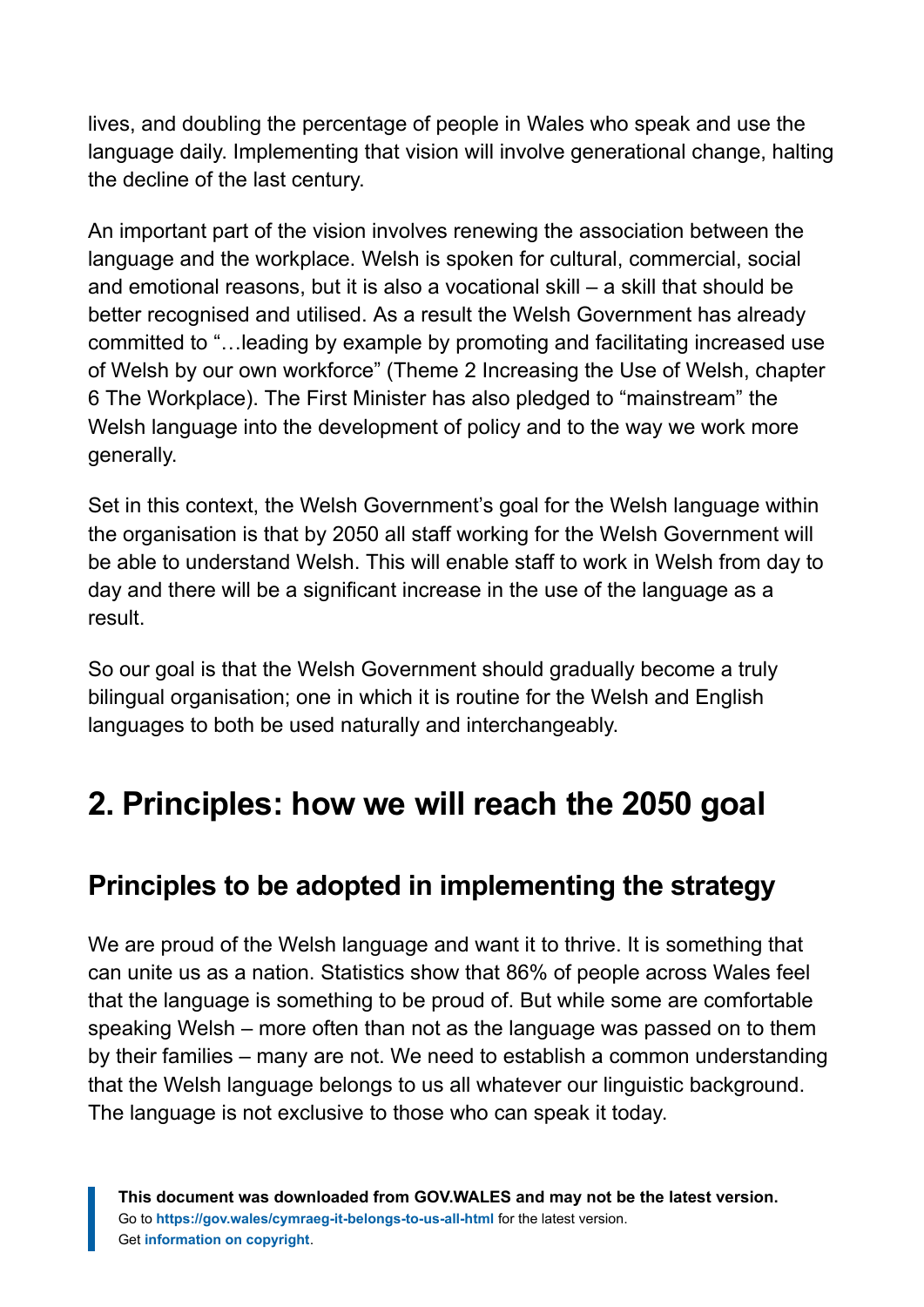Our strategy on the use of Welsh in the workplace is, in many respects, set by the political direction and legal framework that have already been established; to promote the language and to increase its use. We are conscious of how using Welsh in the workplace can give the language more purpose and relevance. This is especially the case in so far as those learning Welsh in our schools are concerned, who should understand that the language will be a useful skill for them in the workplace. We know that what we do within the Welsh Government will influence other parts of the public sector in Wales. This is why our long term goal is to become a bilingual organisation.

However, we are conscious also that steps taken to increase use of the language must be reasonable and proportionate, which means that becoming a bilingual organisation will involve change that happens gradually. With that in mind this strategy is underpinned by the following principles.

- **Making a long term commitment and leading the way**: change will be incremental and will happen over time, but we intend to lead by example in the way we promote use of the language in the workplace.
- **Investing in staff and providing opportunities to learn Welsh and develop language skills**: it is crucial that effective and convenient training is provided, with people given both time and motivation to continuously improve their Welsh language skills.
- **Remaining an open, inclusive and diverse organisation**: everyone has the potential to be a Welsh speaker and this strategy does not conflict with our commitment to being open, inclusive and diverse – although Welsh language skills will progressively be needed for more posts, developing a bilingual workforce does not mean (or imply) those skills being a universal pre-requisite for joining the Welsh Government.
- **Continuously reviewing our ways of working to facilitate the increased use of Welsh**: when we introduce new internal policies and initiatives we will review the extent to which they provide further opportunities for staff to use Welsh in their day to day work.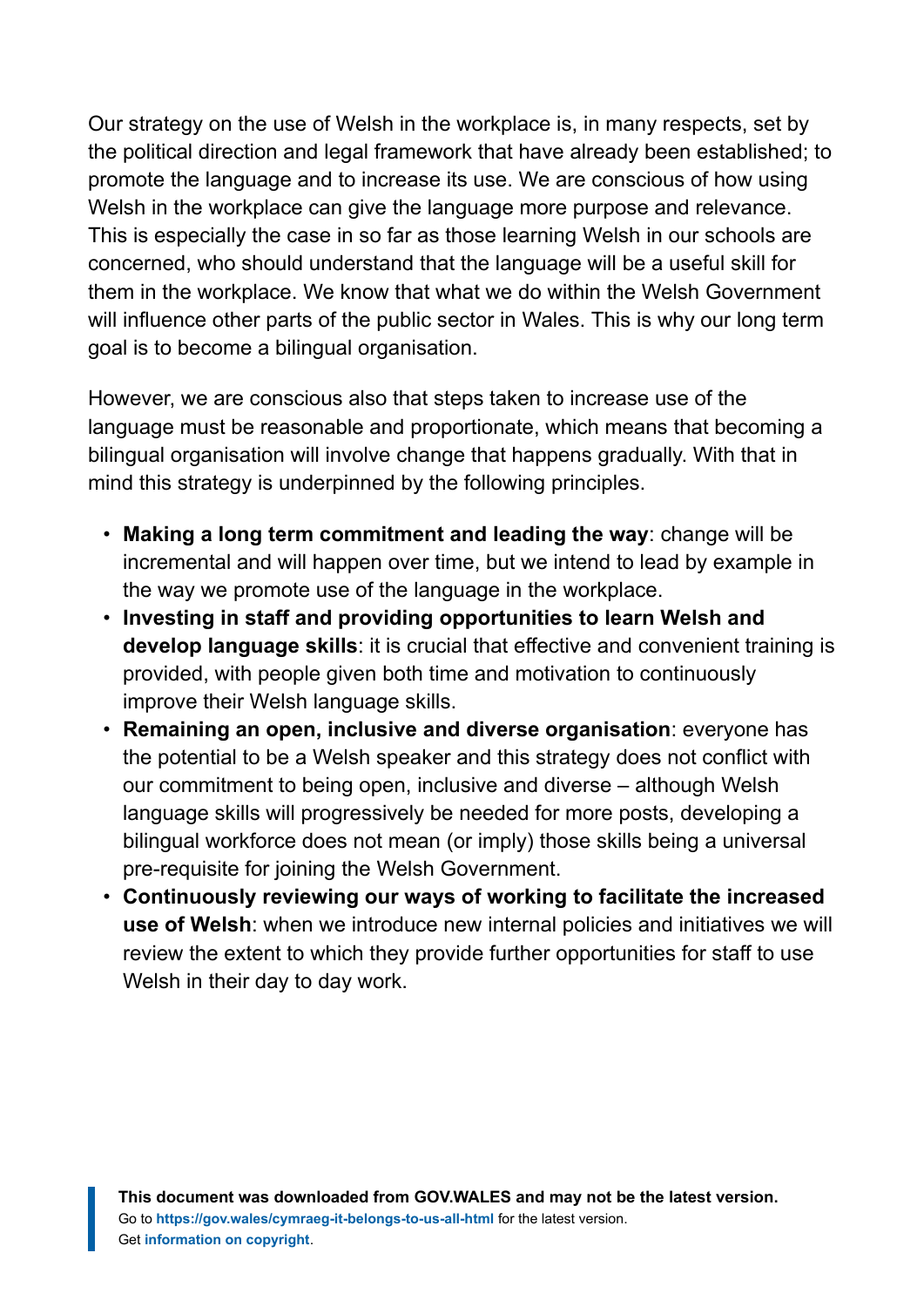## **Meaning of a bilingual organisation**

It is important to be clear what is meant by a bilingual organisation. Eventually a choice of language will be available operationally within the organisation, meaning we will be able to routinely choose whether to communicate (orally and in writing) in Welsh or English, or indeed both. This has relevance that goes beyond being able to provide all outward facing services and internal formal communications in both languages.

This choice will be made possible by all staff being able to at least understand Welsh. This will of course take time and will require a long term commitment (firstly) to continuously improving our language skills and (secondly) to developing a working culture that understands and respects bilingualism. Our goal is to allow staff increased opportunities to acquire and then use their Welsh language skills in the workplace, and eventually allow for language choice.

We want and need more Welsh Government staff to have Welsh language skills they can use in the workplace. This can be done in 2 ways; by existing staff starting to learn or improve and by more recruitment of those who already have Welsh language skills. Both of these will be required, as – crucially – is plenty of time and support to adapt.

## **Initial objective and actions for the first 5 years**

This strategy envisages reaching its goal more than 30 years from now, so for obvious reasons it will need to be periodically reviewed and changed. We envisage a process under which the strategy and changes in policy adopted under it are reviewed every 5 years.

As well as setting a long term 2050 goal we are also setting a shorter term objective for the period up to 2025 and 10 actions designed to help meet that objective. These, in turn, contribute to reaching the 2050 goal. The shorter term objective will be reviewed in 2025 and a new objective and associated actions will be set for the following 5 year period – a process that will continue until the 2050 goal is reached.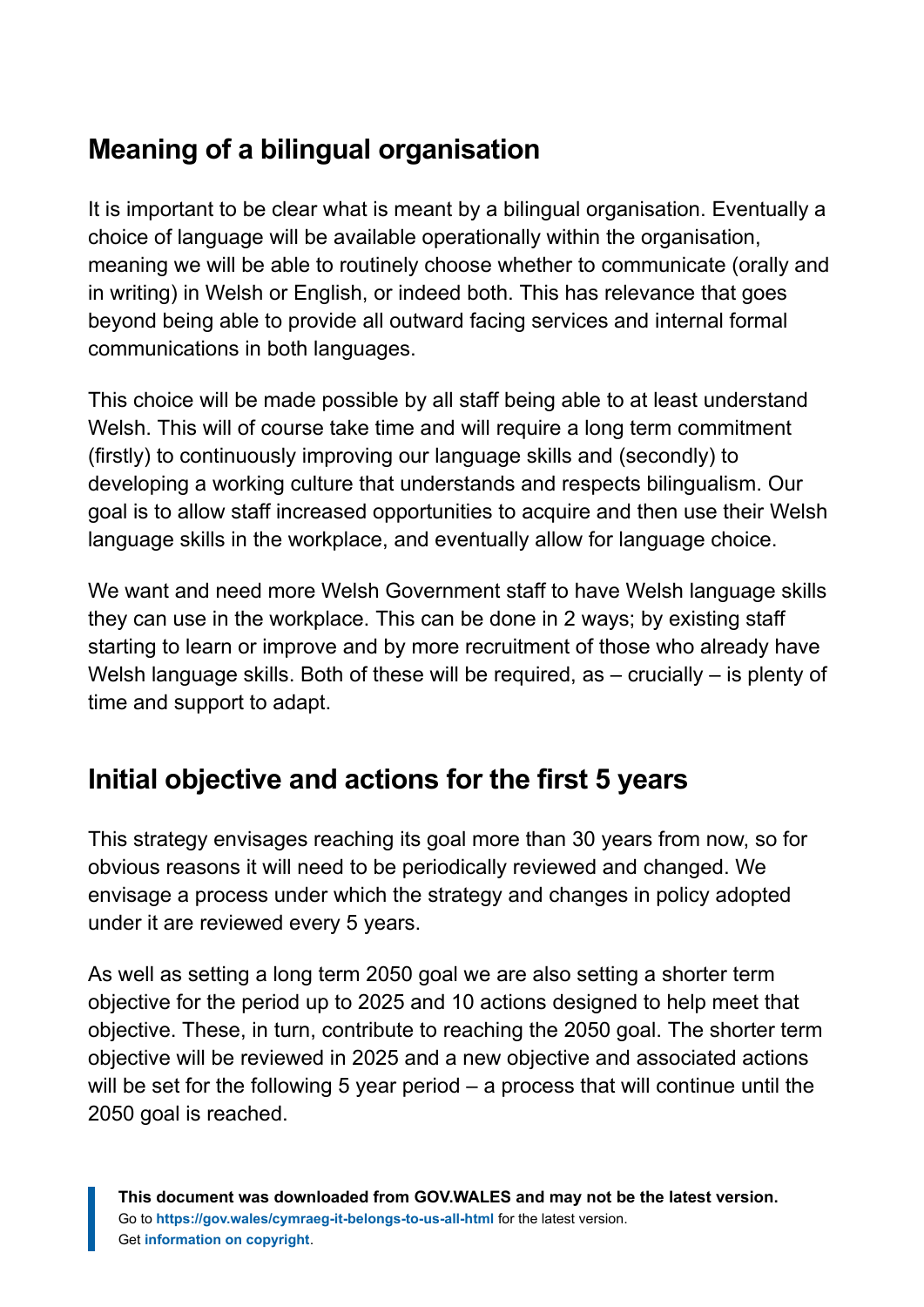Our goal is to become a bilingual organisation by 2050, but over the first 5 years our objective is to see the Welsh Government become an exemplar organisation in increasing internal use of the language when assessed against comparable public sector organisations in Wales.

Specific actions for achieving this are set out in Chapter 3, however in summary the actions are based on the following themes:

#### a. **Leadership**

The renewed focus on the language is to be led not just at the political level but also by senior officials. They will be expected to lead by example in promoting use of the language and making its importance to the organisation clear. They will help others to use, learn and improve their Welsh language skills – and develop skills of their own. Learning Welsh and facilitating its use by Welsh speakers in day to day work will be a business need across the organisation, and line managers will need to adhere to that principle by demonstrating personal leadership. An important element of leadership will also be to assess the extent to which use of the language is mainstreamed across the organisation; an issue that is relevant both to its increased use and to complying with our statutory obligations under the Standards.

#### b. **Learning**

One of the most fundamental elements to the success of this strategy will be the learning and development on offer to staff across all levels of proficiency. Our focus will be on encouraging people to learn and to continuously improve. The principle of continuous improvement over the long term will be based on the scale currently used to assess Welsh language skills. However this will be amended to introduce a new minimum level of "courtesy" Welsh and to more accurately reflect the notion of being able to understand written and spoken Welsh (which is what we need to enable bilingual working).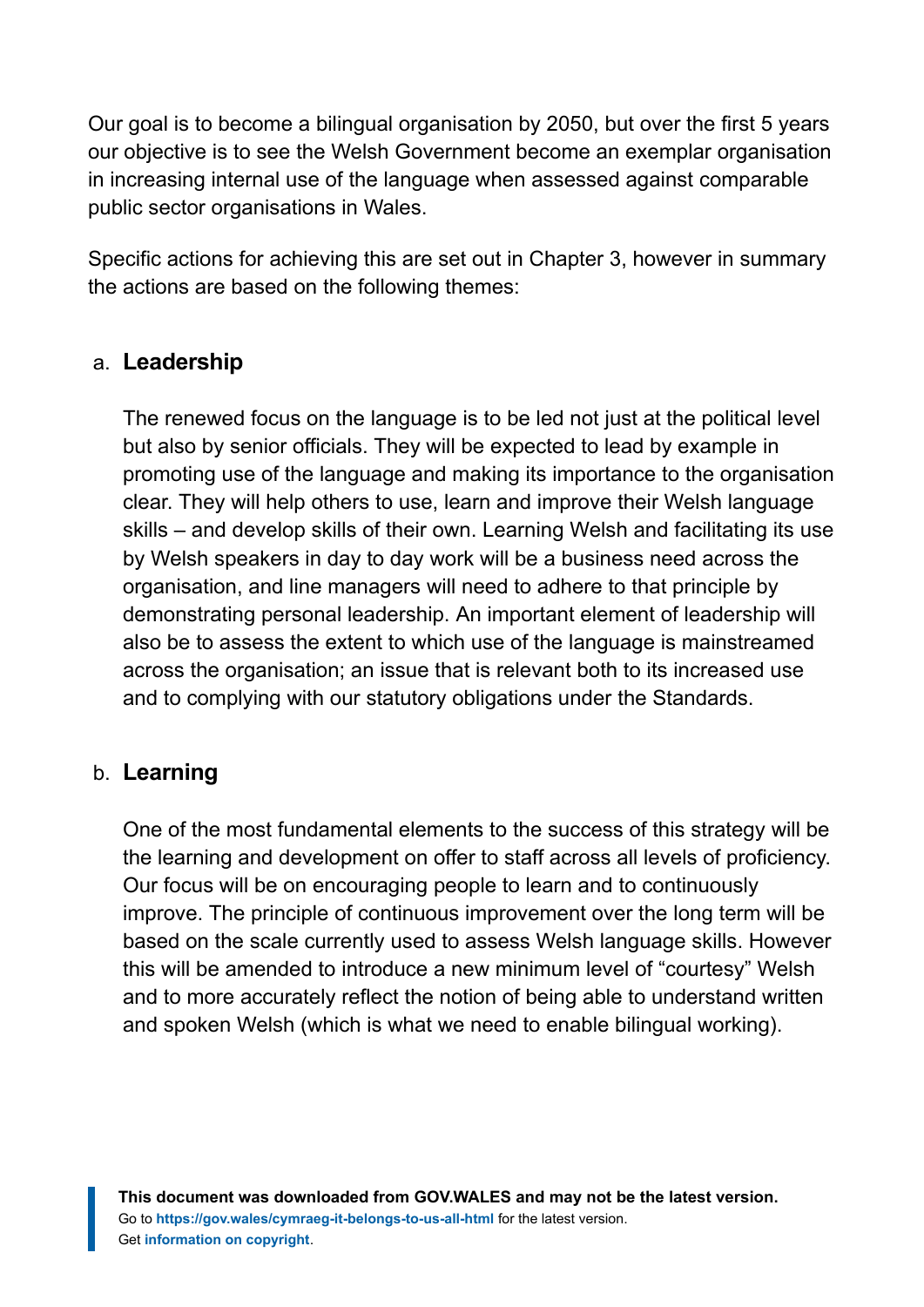#### c. **Recruitment**

There have in recent years been only limited opportunities to recruit new staff and we do not expect this to change significantly any time soon. However, we need to bear in mind, firstly, that this is a long term strategy and, secondly, that (although this has not been done consciously) our recruitment processes have at times put insufficient emphasis on the importance of Welsh language skills. Our starting point will be to continue to aim to recruit the best people regardless of their background, with new staff being welcomed and supported to improve their Welsh language skills. However we will over time also need to recruit more people who already have Welsh language skills. This will be made easier by increases in the number of Welsh speakers in society, in particular as more pupils leave school with improved skills.

#### d. **Technology**

We will focus on use of technology to make it easier to work in Welsh. We also intend to make better use of technology to produce Welsh language material without always necessarily having to send work to translation services.

The context for the Welsh Government becoming an exemplar organisation is that we are already committed to "leading by example" in so far as our internal use of Welsh is concerned. This means that we must have regard to initiatives already pursued by other public bodies. The process of determining the actions in Chapter 3 has been informed by comparative analysis and most of the actions replicate existing good practice elsewhere in Wales (or internationally).

Governments and other organisations in many countries already operate bilingually (or even multilingually) and what we propose for the Welsh Government is far from unique. In countries such as Canada, Belgium, Switzerland and the Basque Country working in two or more languages is considered to be normal and an inherent part of modern, representative government. It has also been an important feature of European institutions.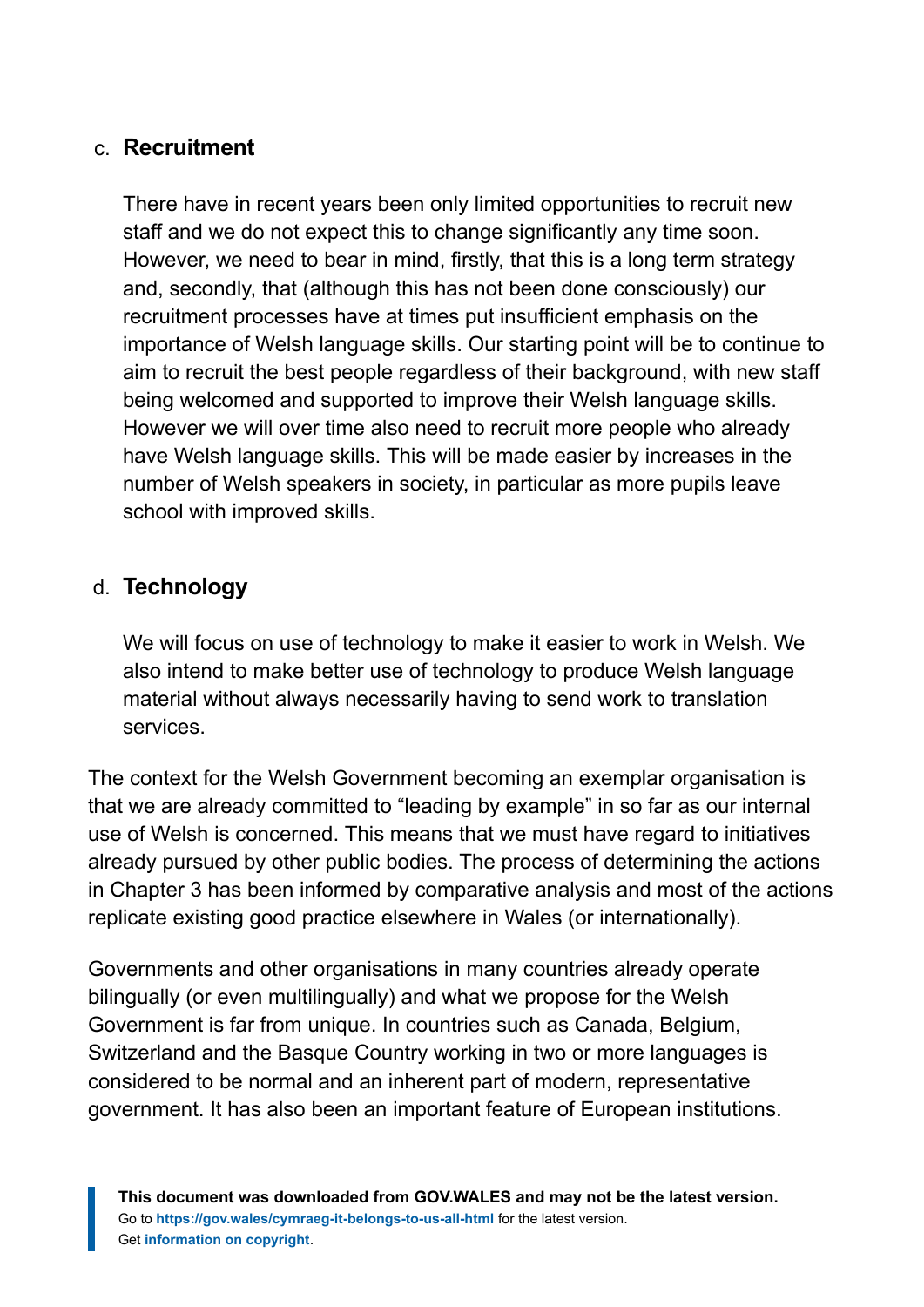# <span id="page-7-0"></span>**3. Implementation: objective and actions for 2020 to 2025**

The following are the actions to be taken to meet the initial objective for the first 5 year period of the strategy – to become an exemplar organisation in increasing internal use of the language when assessed against comparable public sector organisations in Wales. They are designed also to contribute to the longer term goal of becoming a bilingual organisation.

#### **Action 1: Develop new, improved and innovative opportunities for Welsh language learning**

(Theme: learning)

We will develop an innovative and wide-ranging choice of training. This will promote the value of the Welsh language to the organisation, and provide staff with a flexible and adaptable programme to address agreed organisational needs. The programme will acknowledge the fact that people learn differently by offering a range of learning methods, including face-to-face classes, e-learning, informal group conversations, mentoring and online networks. This will support the organisation's move to the 70:20:10 blended model of learning and development. This will be available to all staff, regardless of the nature of their posts, as the Welsh language is a business need across the organisation.

As a first step the current training on offer will be evaluated to understand what will need to be adapted in order to support this strategy. In ensuring that sufficient support is put in place we will work closely with the National Centre for Learning on lessons learnt and best practice elsewhere. There will be a systematic approach to all Welsh language training based on learning plans tailored to the individual containing specific targets, including work-related targets where appropriate – something that will allow managers to contribute to the process. A strong emphasis will be placed on ensuring opportunities to use newly acquired Welsh language skills in the workplace. Opportunities for practice in a less formal context will be developed and we will consider how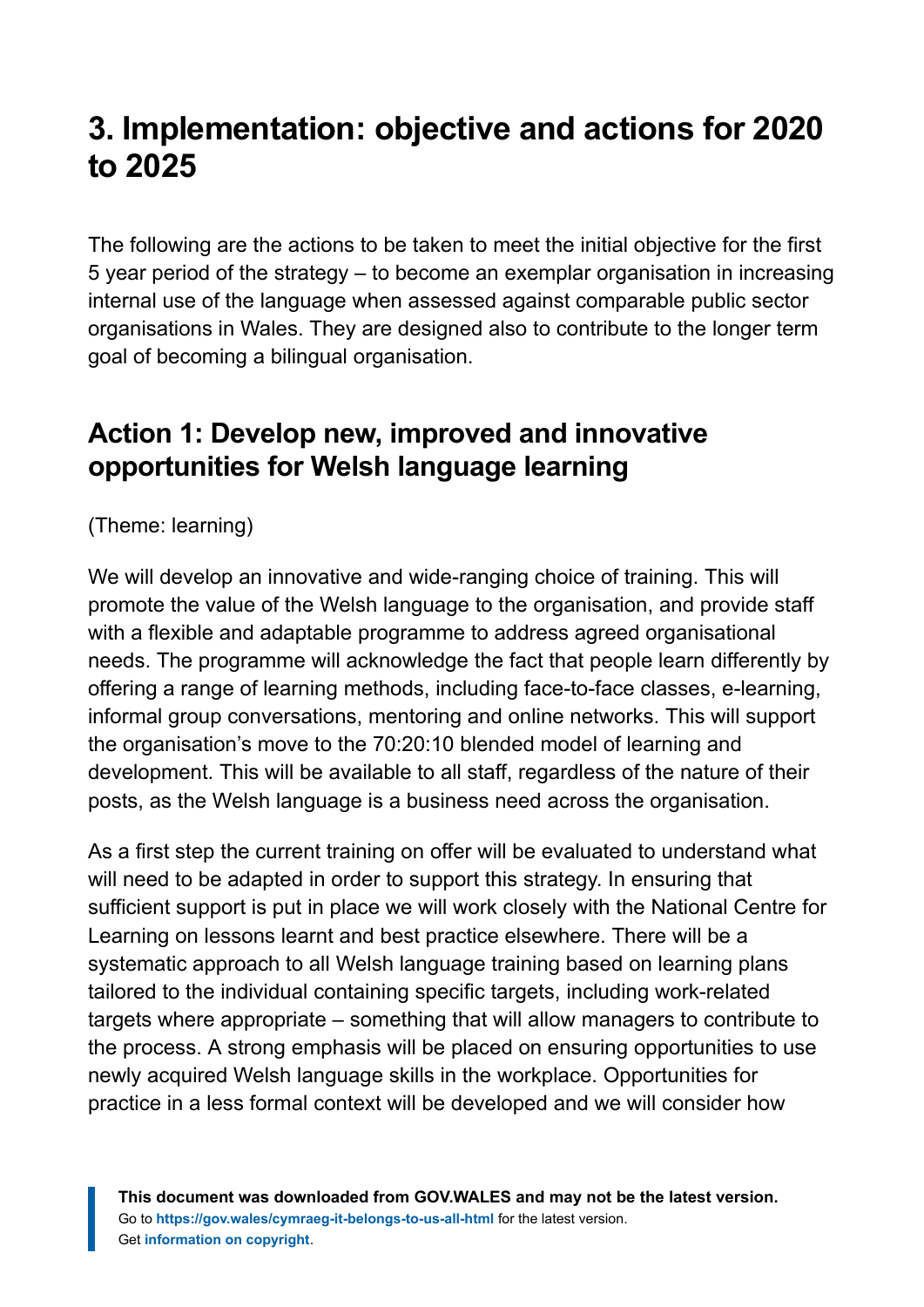classroom learning can be supplemented with practical opportunities to use the language as part of everyday work.

#### **Action 2: Develop, refine and provide training on critical language awareness tailored for those in leadership positions**

(Themes: learning and leadership)

Academi Wales and the Welsh Language Division are currently collaborating on a pilot project called Leadership in a Bilingual Country. This ties in with the Academi Wales Leadership Behaviours Framework and allows senior leaders to discuss how they will develop an organisational culture that supports bilingualism and mainstreaming promotion of the Welsh language in policy making. We will evaluate and refine this provision with a view to all Welsh Government senior leaders participating.

## **Action 3: Change the acceptance criteria for formal Welsh language learning**

(Themes: leadership and learning)

At present staff need to demonstrate a "business need" within the application process for formal Welsh language training. In future Welsh language skills will always be acknowledged as a business need across the organisation. Line managers will only be able to refuse requests for training in exceptional circumstances and only on a short term basis.

The setting of reasonable and practical objectives for learning will be reviewed and line managers will be reminded of the need to support the commitment to training. Achievements of learners will be recognised as part of the 'Let's Talk' performance management process.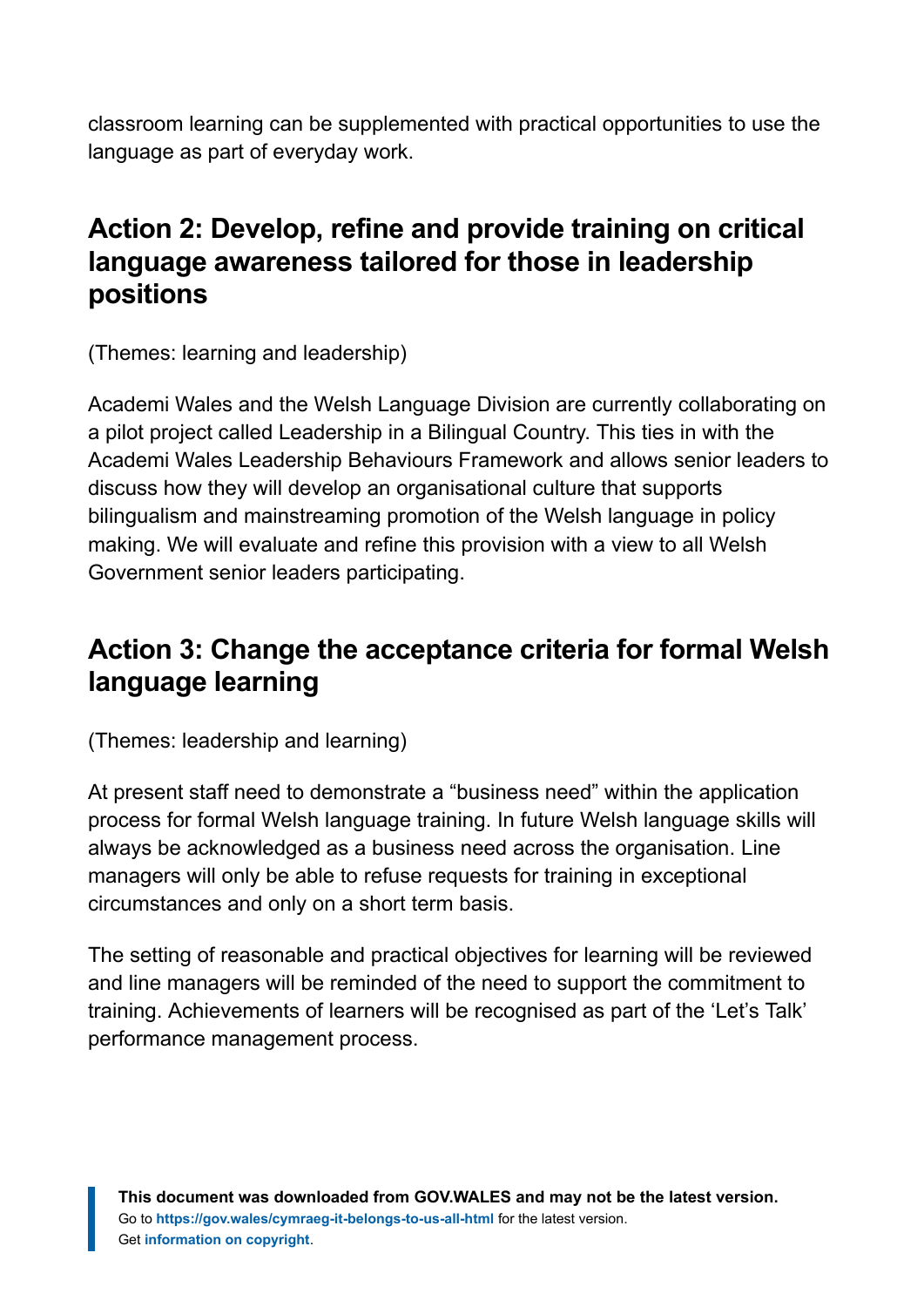#### **Action 4: Increase use of Welsh language mentors**

(Themes: leadership and learning)

The mentoring network will be revitalised in order to ensure sufficient capacity to support the learning process (in addition to other informal opportunities to use and practice skills).

#### **Action 5: Develop a governance tool to measure mainstreaming of Welsh language policy, legal compliance and use**

(Theme: leadership)

Mainstreaming the Welsh language as committed to by the First Minister is not straightforward. We will consider whether to introduce a governance model similar to the Canadian Government's "Official Languages Maturity Model" which is designed to ensure internal parity for the English and French languages. This could also be used to monitor our legal obligations.

#### **Action 6: Review the skills required in existing posts with a view to gradually increasing the number of bilingual staff who join the Welsh Government**

(Themes: recruitment and leadership)

The reference to "no Welsh language skills required" when advertising posts no longer reflects the requirements or ethos of the organisation. This is to be replaced, as a minimum requirement for all posts, with wording emphasising that Welsh language skills are an asset to the Welsh Government.

The process in place for assessing and categorising the skills levels required for all posts will also be reviewed. It will be revised to ensure that it reflects the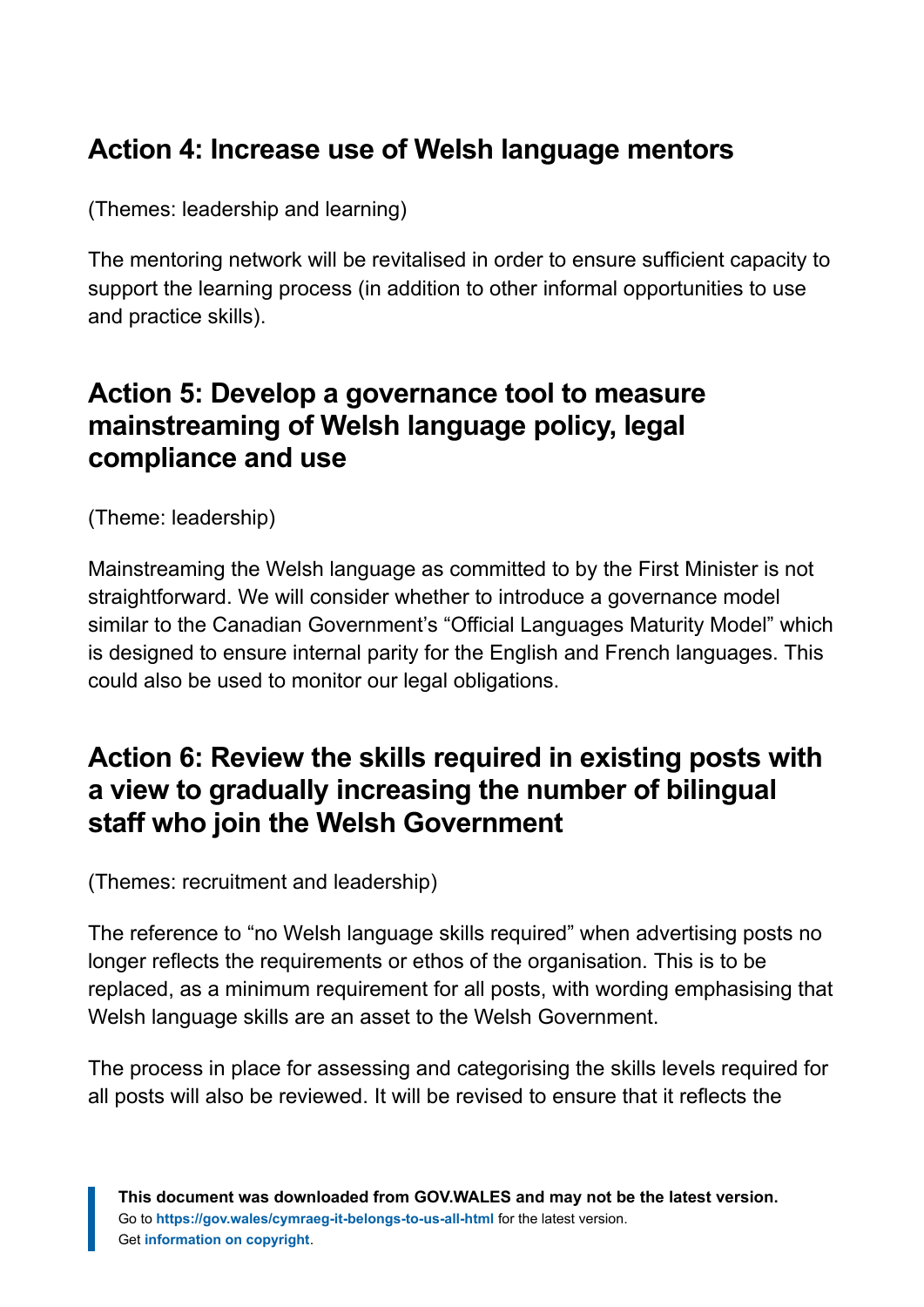Welsh Government's needs and to ensure that Welsh language skills are properly taken into account by line managers. As now, due to their nature, some posts will require Welsh language skills upon entry – and we will reassess whether more posts should be designated in this way.

#### **Action 7: Gradual introduction of a minimum "courtesy" level of Welsh language skills**

(Themes: leadership, learning and recruitment)

All posts advertised by the Welsh Government will require candidates to demonstrate at least a basic "Courtesy" level of Welsh language skills within an agreed timeframe. Candidates will be expected to evidence those skills either on appointment or within an agreed and appropriate timeframe during their probationary period (usually within 6 months of starting in post).

Courtesy level Welsh is defined as an ability to:

- pronounce Welsh language words, names, place names and terms
- answer the phone bilingually, greet people or make introductions bilingually
- understand and use proactively everyday expressions and simple key words relating to the workplace
- read and understand short texts providing basic information, for example in correspondence, or to interpret the content using available technology
- demonstrate language awareness which includes an appreciation of the importance of the language in society and an awareness of what is required to provide bilingual customer service.

We will make all candidates aware of the bilingual ethos of the organisation, along with the requirements, before applying for posts by ensuring Appoint (or any replacement system) and recruitment guidance documents contain the relevant information. In all cases (except those where Welsh language skills are essential) we will ensure that candidates understand that if they cannot demonstrate skills upon appointment, this will not be a barrier to applying for a post. But will make the requirements clear and emphasise that support is in place to ensure the skills are achieved within an agreed and appropriate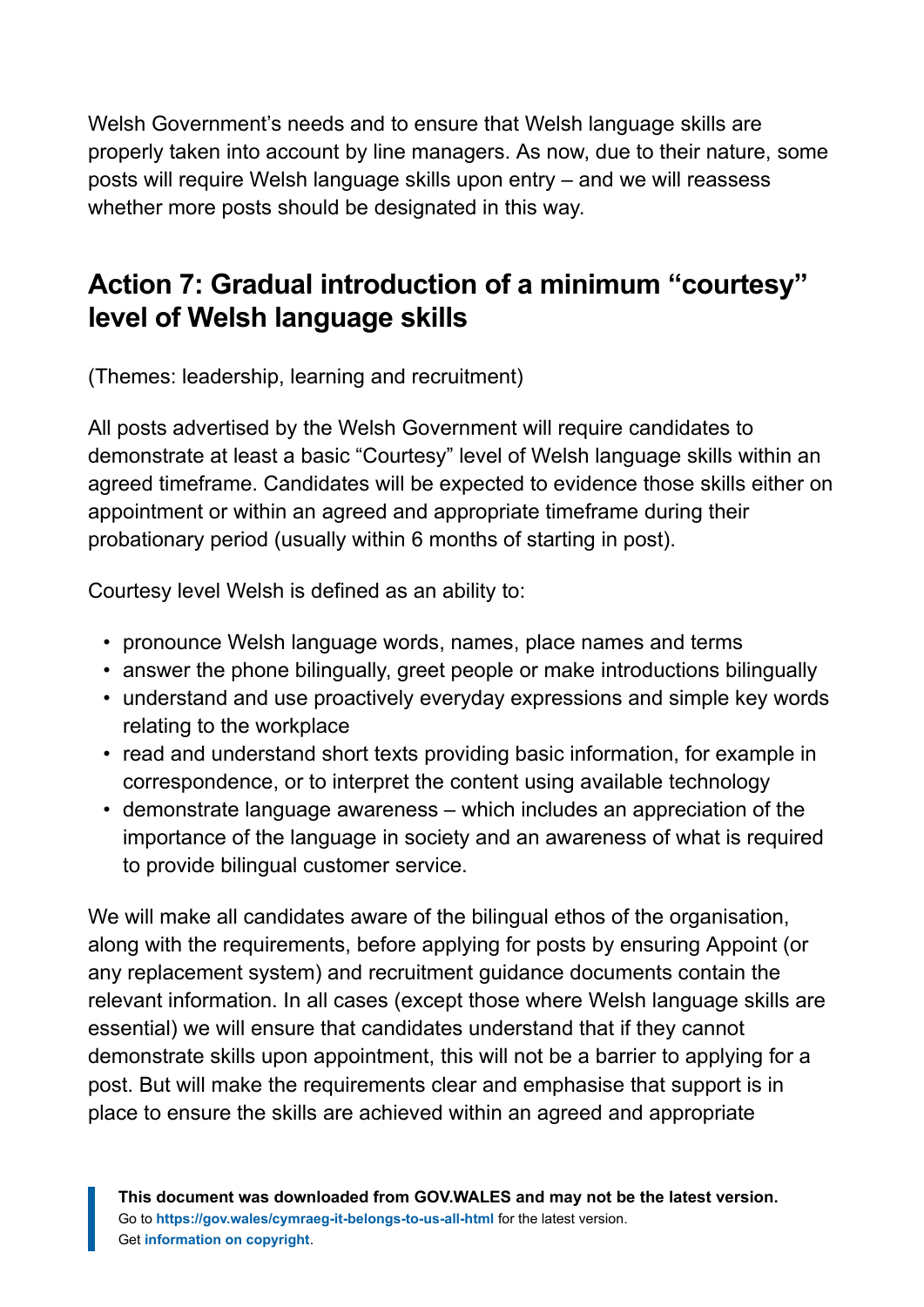timeframe. This will be achieved by means of a basic Welsh language induction course that will support new staff to achieve basic level courtesy Welsh as defined above. This is intended to be the start of a process of continuous improvement in Welsh language skills supported by training and other development opportunities provided.

The requirement to demonstrate courtesy level Welsh will be gradually applied across the organisation during the first 5 year period, something that will begin with the Senior Civil Service. This again will be the start of a process of continuous improvement of our Welsh language skills.

#### **Action 8: Increase use of Welsh language ICT resources and develop a friction-free experience for users**

(Themes: technology and learning)

We will ensure that Welsh-speaking staff can access Welsh language interfaces of technology we use, without them having to request to do so. Expecting individual members of staff to request Welsh language ICT provision rather than have it proactively offered to them, will perpetuate the current situation we have: one in which most Welsh-speaking staff have their ICT interfaces in English - research in the field of behavioural sciences shows that humans tend to 'go with the flow' or with the default option presented to them (most software in the UK, out-of-the-box, defaults to English). Moving from this 'English as default' situation in ICT will give Welsh speaking staff a great deal more 'contact time' with the Welsh language, and will not affect the language of whatever content an individual staff member is working on at a given time. This will, of course, have no bearing on the ICT provision of those staff members who don't speak Welsh.

We will ensure that any digital applications developed or procured for internal staff use will automatically be available to staff bilingually wherever practicable. We will also embed advice on Welsh language requirements in the process of gaining approval for procurement of new digital services, for staff and for external users, through the Solutions Design Authority Board.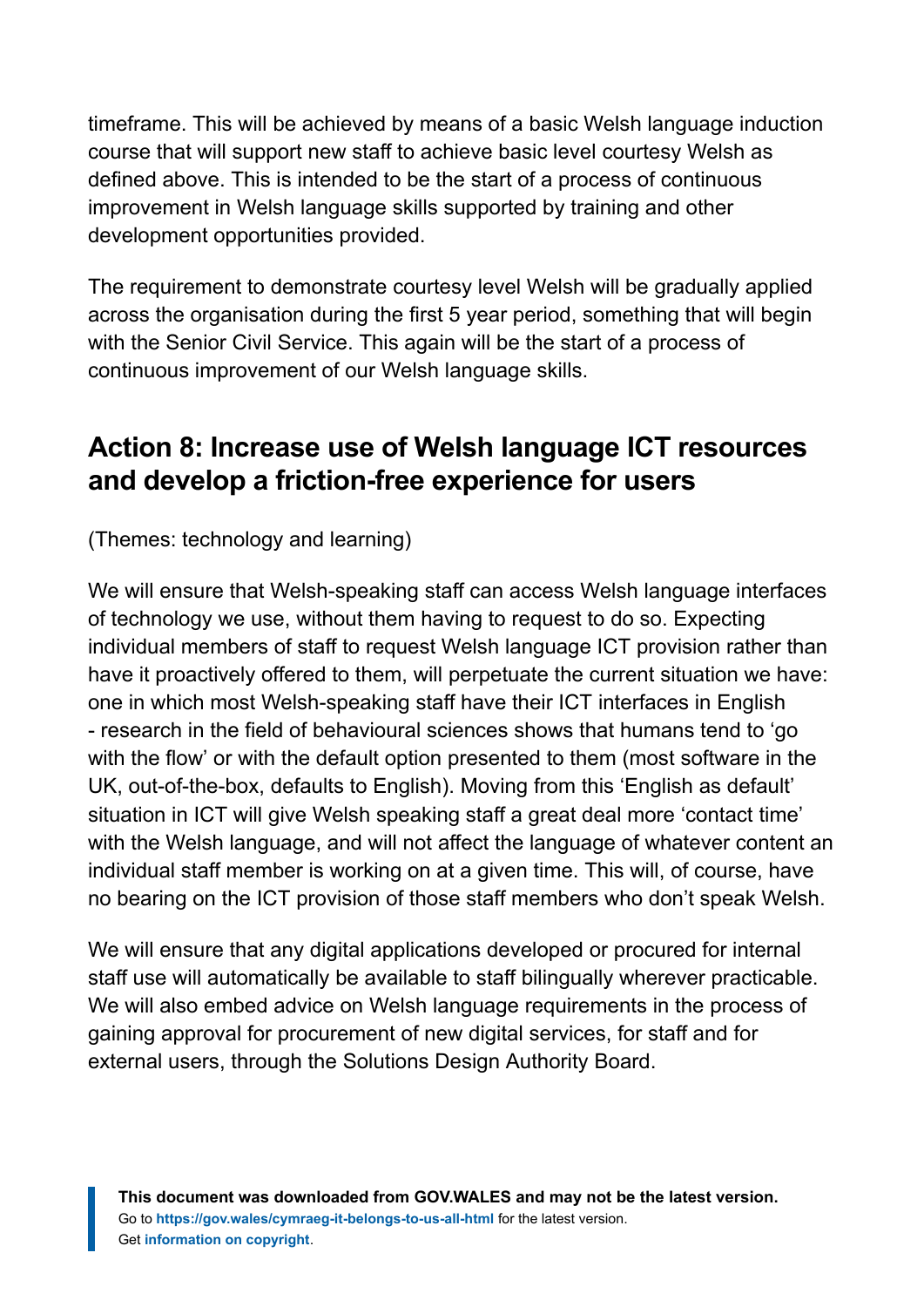#### **Action 9: Review how and why we use translation**

(Themes: leadership, learning and technology)

Our Translation Service provides an invaluable service to the Welsh Government, and our obligations and ambitions in relation to the Welsh language would not be met without it. However, having a service of this kind means the Welsh language can be compartmentalised rather than mainstreamed. The specialist skills we have could be used, at least in part, to facilitate more use of Welsh by others across the organisation.

In order to increase our use of the Welsh language in the workplace, we will focus on developing new ways to assist people to produce bilingual text. Our intention is to make it easier to use the Welsh language and to produce relevant Welsh language material without always necessarily having to send work to translation services. This may involve, for example, the Translation Service providing more editorial services and fewer translation services.

We will also look at emerging translation technology and automation to ensure that all our translation activity – both internal, and outsourced – is undertaken in the most efficient way possible.

#### **Action 10: Instigate pilot projects to consider how best to increase the use of day to day Welsh within the workplace across the Welsh Government**

(Themes: leadership and technology)

A series of pilots will be devised, implemented and evaluated to consider how best to increase the use of the Welsh language within geographical locations and within teams or networks that already have a high proportion of staff who have Welsh language skills. As part of this initiative we will consider how to make the best use of those who already have Welsh language skills within the organisation, and to find ways of reducing barriers to using Welsh. This may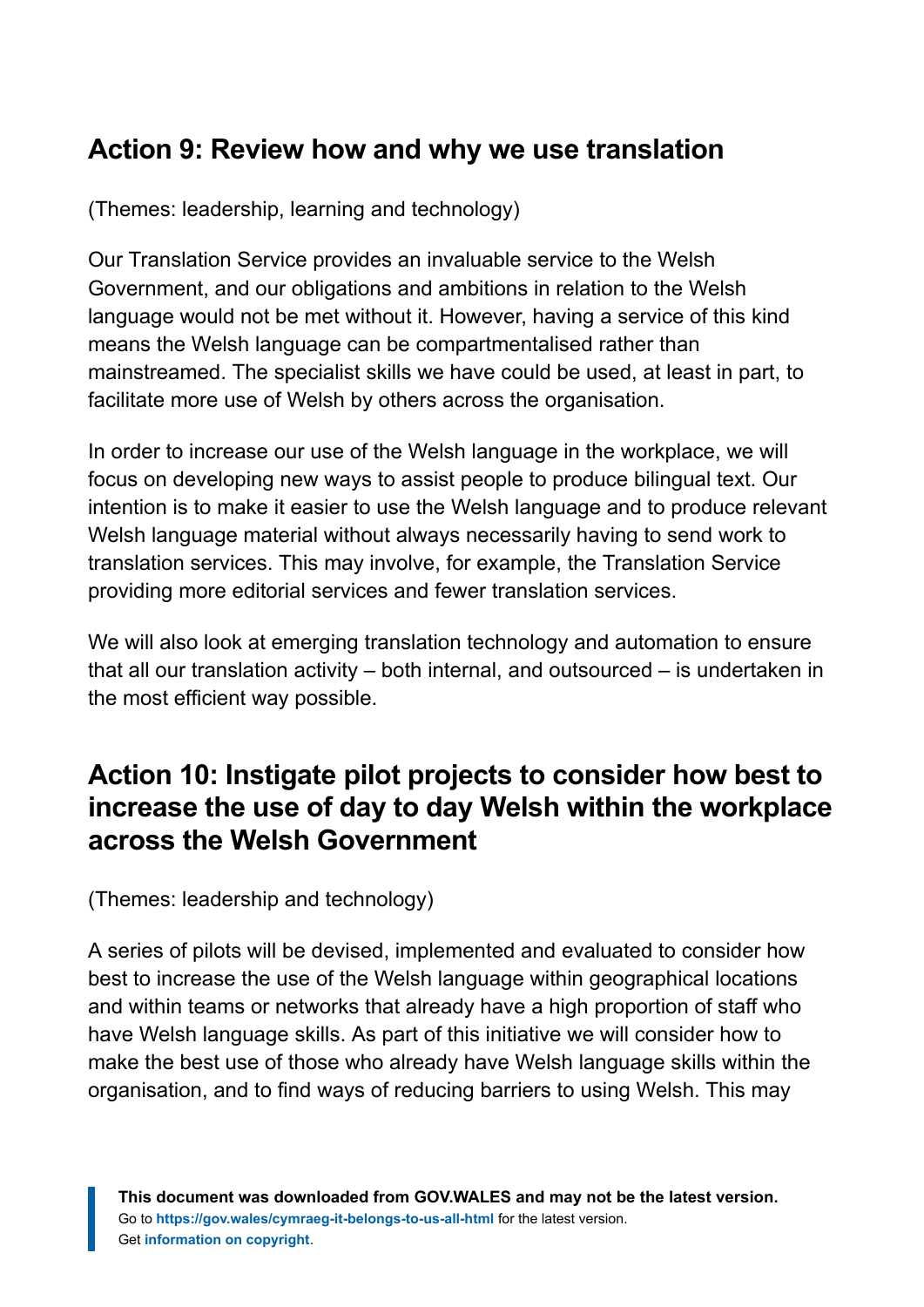include matters such as the way in which responses to Senedd Questions and ministerial correspondence are commissioned and how we arrange our teams.

# <span id="page-13-0"></span>**4. Process: statistical analysis and review**

#### **Trajectory to 2050: review and 5 year milestones**

An important element of our review cycle over the 5 year periods up until 2050 will be statistical analysis. A model is being developed to better assess existing levels of Welsh language skills (looking for example at the demographic of those with skills, their grade and their location) and then to consider the extent of change required to reach the 2050 goal. The model will assess the upward trajectory we will need to follow between now and 2050. The starting point will be to establish a baseline by considering what would happen if there is no change to current practices and policies. This will underpin a tool that will assess the extent of improvement required to reach the goal. The tool will assess both the rate of improvement in learning (i.e. the rate at which progression to at least understanding Welsh will be needed) and the net increase in Welsh language skills needed between those leaving and joining the Welsh Government.

Currently, 23.6% of the Welsh Government's workforce can understand Welsh (Levels 3 to 5). At these levels a person has the ability to understand most or all work related conversations at least. In addition a further 10% are currently at Level 2 (which means they can understand basic conversations about everyday topics) and have the potential to progress to Level 3. The trajectory will assess progress to level 3 and above and the corresponding investment needed in Welsh language training to achieve that.

We will set targets for improving these figures based on the required trajectory. These will be reviewed at the end of each 5 year period in the run up to 2050.

#### **Policy changes**

Changes in HR policies will be needed to reflect the strategy and this will be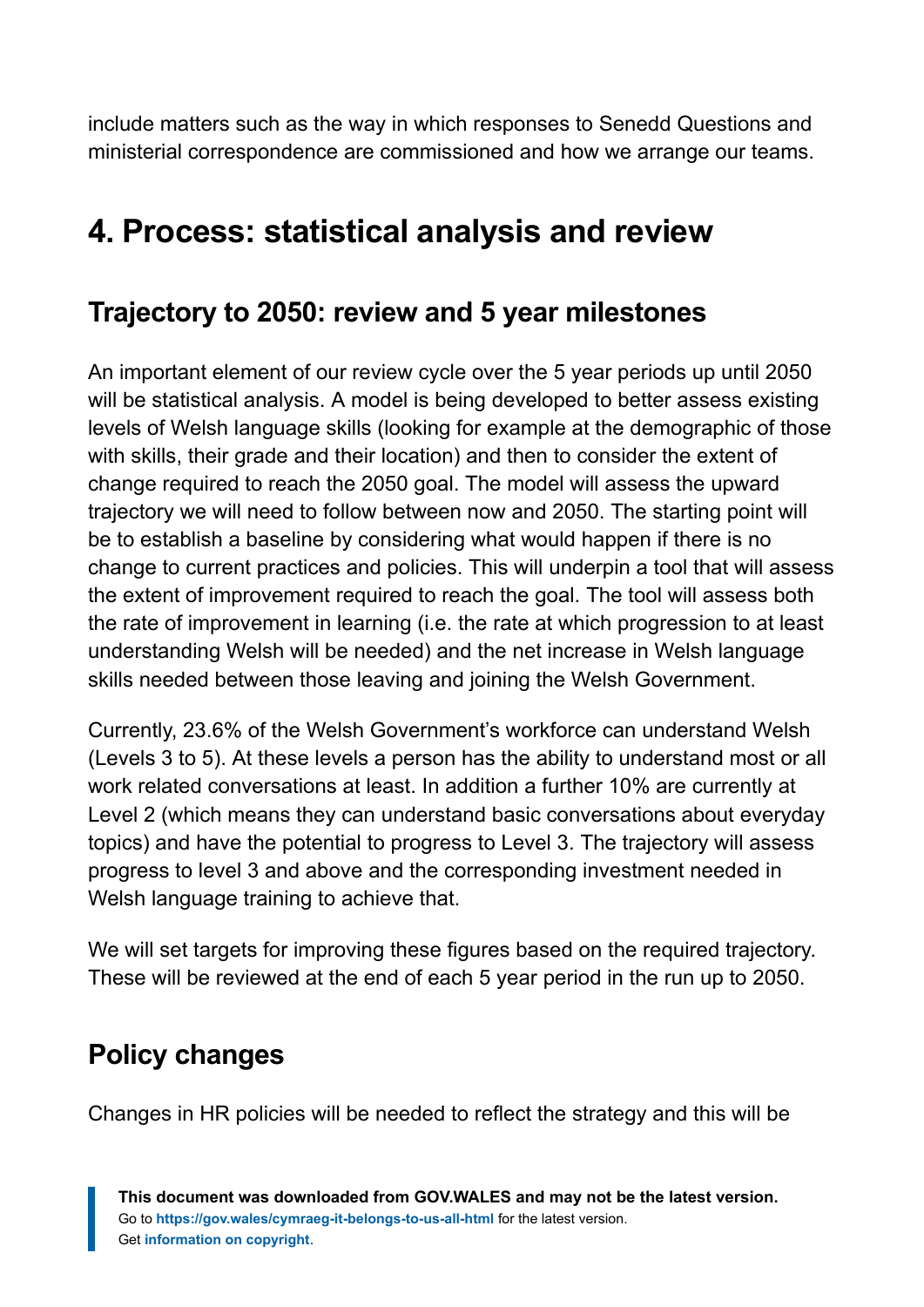done by amending the specific policies that already exist, most notably on recruitment and training. In accordance with the principle of "mainstreaming" there is to be no stand-alone Welsh language policy and similarly this strategy forms part of the broader Welsh Government people strategy.

# <span id="page-14-0"></span>**5. Background: Welsh language policy and legal context**

**History** 

Many of us are unfamiliar with the history of the Welsh language. This is relevant because events of the past set much of the context for what aim to do in the future.

The Welsh language emerged around 1500 years ago having evolved from the Brythonic language spoken across Britain. It was spoken by nearly all of the people of Wales until the middle of the 19th century, with the vast majority able to speak Welsh only. Despite Henry VIII's "Laws in Wales" Acts of 1535 and 1542 prohibiting use of Welsh in the courts and requiring those holding public office in Wales to be able to speak English, English only become the majority language in Wales relatively recently. The 1911 census recorded a decline of those speaking the language to below 50% for the first time. Despite the lower proportion of Welsh speakers, increases in population also mean, however, that 1911 was a high point in the number of recorded speakers, at nearly a million people. There has been a steady decline ever since and according to the 2011 census the proportion of speakers in Wales had fallen to 19%.

After the Laws in Wales Acts, the official status of the Welsh language remained unchanged for four centuries. A petition, demanding equal status for the Welsh language, was launched during the 1938 National Eisteddfod. More than 250,000 signatures were gathered, and the principle was supported by 30 of 36 Welsh MPs. This eventually led to the partial repeal of the 1535 Act by Courts in Wales Act 1942. But it was not until the advent of the Welsh Office in the 1960s and the passing of the Welsh Language Acts of 1967 and 1993 that any proactive action was taken to protect or promote the language.

**This document was downloaded from GOV.WALES and may not be the latest version.** Go to **<https://gov.wales/cymraeg-it-belongs-to-us-all-html>** for the latest version. Get **[information on copyright](https://gov.wales/copyright-statement)**.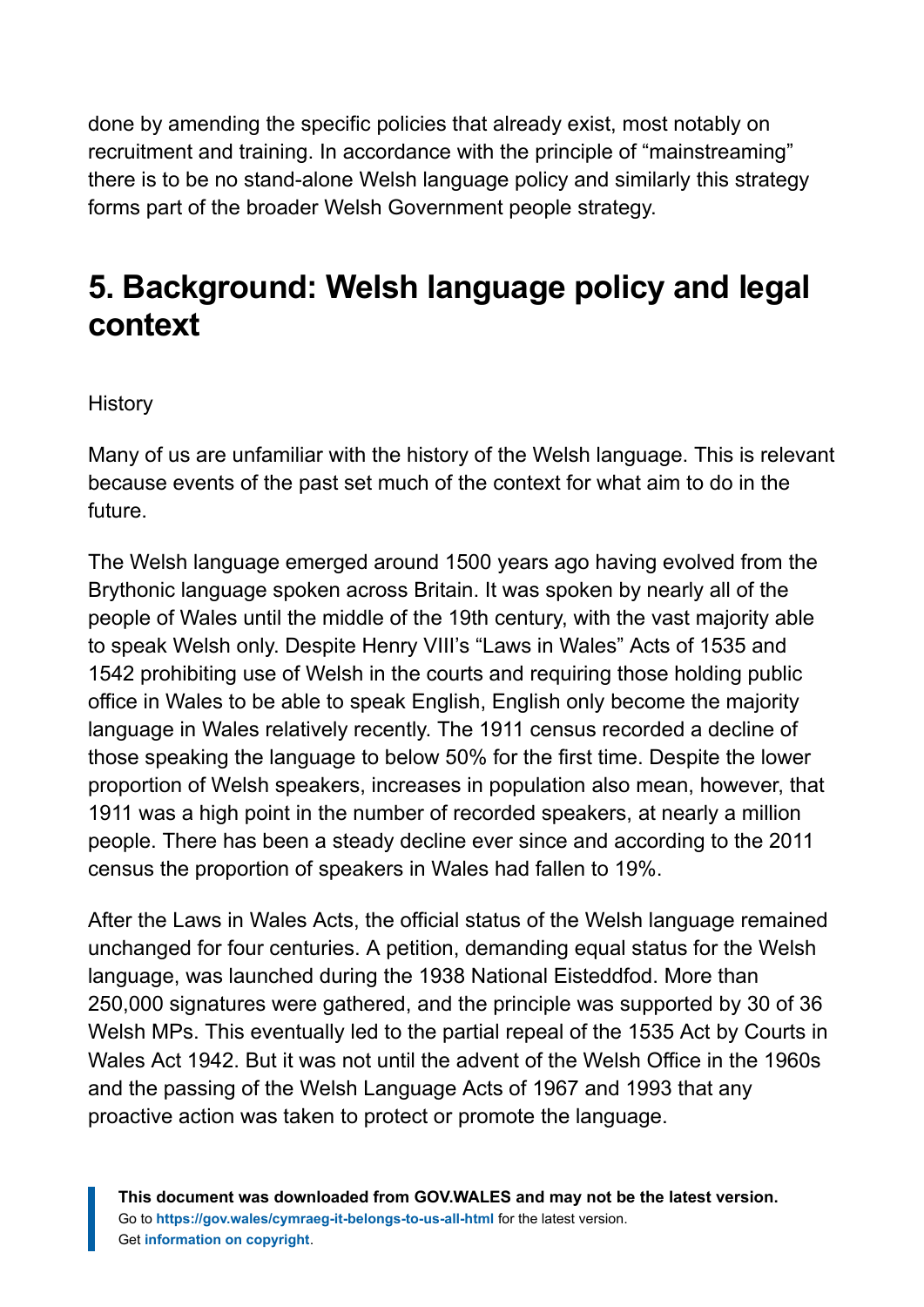#### **Statutory requirements**

The 1967 Act provided only for an expansion of the circumstances in which Welsh could be used in the courts and to allow use of statutory forms in Welsh. Notably, however, it also repealed the provision of the Wales and Berwick Act of 1746 that had created a statutory definition of England that included Wales. It was not until the Welsh Language Act 1993 that more wide ranging policies were adopted. The 1993 Act, some of which is still in force, established the Welsh Language Board and provided that certain public bodies should give effect ("so far as is appropriate in the circumstances and reasonably practicable") to the principle that the Welsh and English languages should be treated equally in the conduct of public business in Wales. To further this, bodies were required to prepare Welsh language schemes setting out the steps the body will take in relation to the use of Welsh when providing services to the public.

Welsh language schemes continue to exist but are gradually being replaced by a Welsh language "Standards" system instigated by the Welsh Language Measure (Wales) 2011. The 2011 Measure was significant as it gave the Welsh language official status and it is underpinned by the principle that the Welsh language should be treated no less favourably than the English language. Standards specify requirements which must be met in relation to the Welsh language. They are, in effect, a series of rights relating to use of the language. The Standards apply, most notably, to providing services to the public, but they also apply to the development of public policy and the internal administration of public bodies. This includes requiring public bodies in Wales to have a policy on using Welsh internally "for the purpose of promoting and facilitating the use of the language".

As a result of this legislative framework the Welsh Government now routinely provides information and services to the people of Wales in both English and Welsh. Operationally, the Welsh Government must have the capacity to comply with these statutory duties and the skills of our staff are vital to this.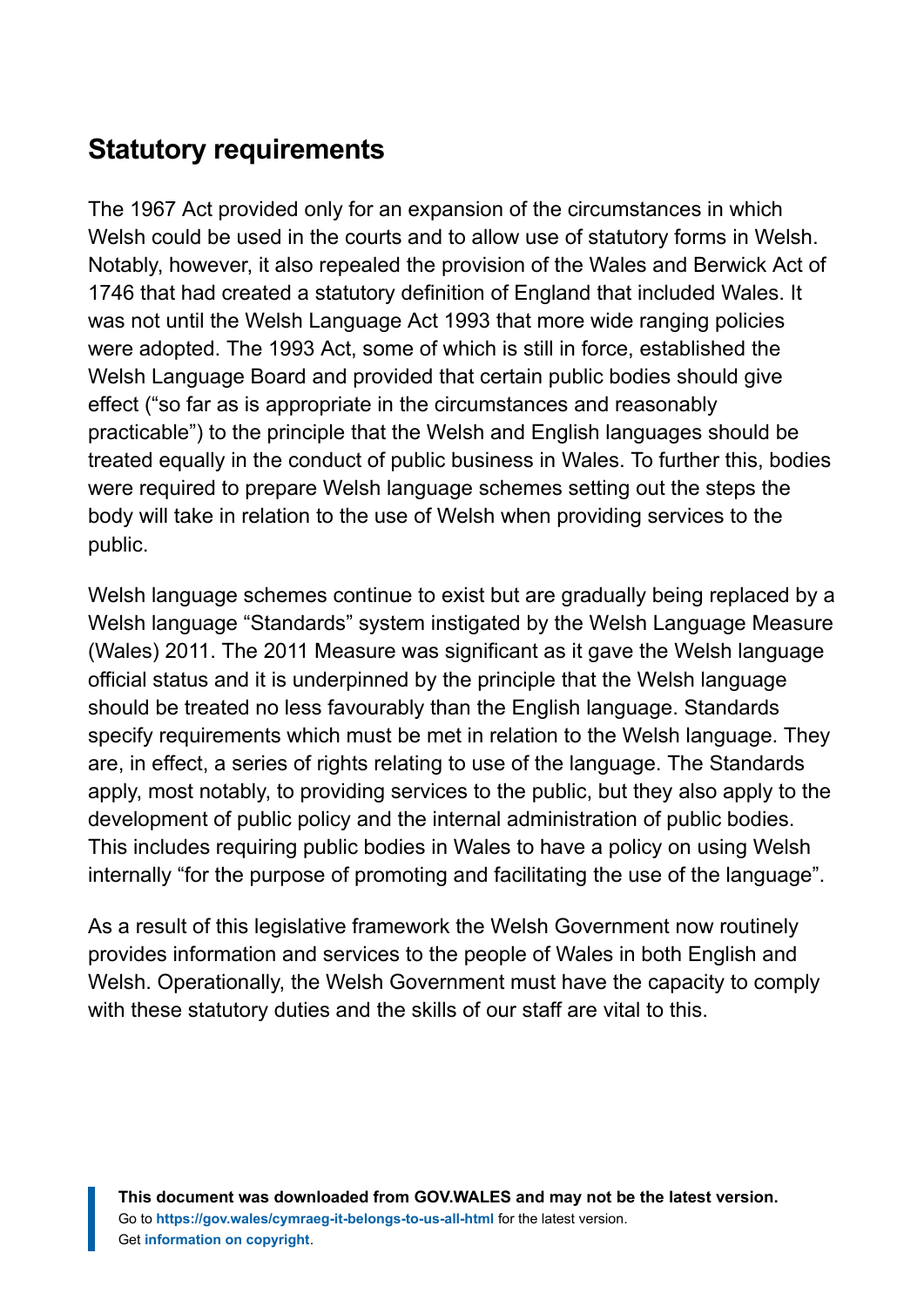## **Welsh language policy**

The Welsh Government wants to do more to protect and promote the Welsh language across Wales. To achieve this aim the Welsh Government published a new Welsh language strategy in 2017: "Cymraeg 2050 – towards a million Welsh speakers". An important element of the strategy relates to the workplace. Increased use of Welsh in the workplace and enhanced career opportunities that result from having Welsh language skills, are an essential part of the rationale for learning Welsh. As well as the strategy committing the Welsh Government to leading by example by promoting and facilitating increased use of Welsh by our own workforce, the Strategy goes on to say that:

" "Strong and visible leadership is…required across all sectors to embed bilingualism as a natural part of the workplace – not only to ensure compliance with legislation, but to ensure a culture shift towards recognition of the benefits that an increasingly bilingual workforce can contribute within the economy. The workplace is central to our day-to-day lives, and provides an important context for an individual's linguistic development…the workplace provides opportunities to use, practise and learn Welsh. We will therefore increase the emphasis on the workplace as a strategic location for promoting and facilitating an increased use of Welsh." "

This strong commitment is also mirrored in the political direction provided by the current First Minister, Mark Drakeford, in his manifesto to become leader of the Labour Party in Wales. The manifesto referred to his intention to:

" "Mainstream the promotion and development of Welsh through all government activity, at a Welsh Government and local government level" "

This relates not only to our outward facing policy and services but also to how we work as an organisation.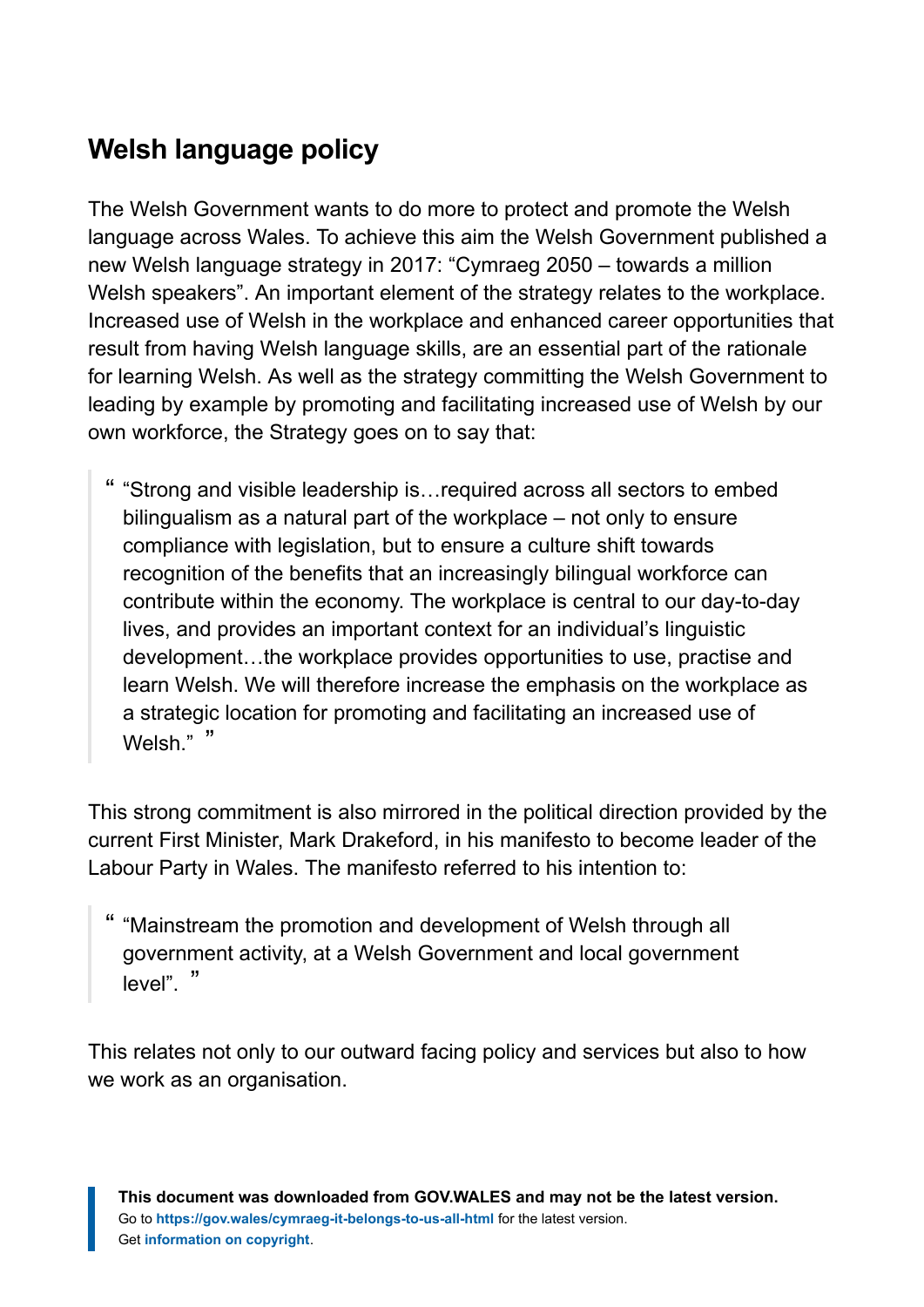#### **Wider context**

The strategy also forms part of the Welsh Government's related, wider aspirations for its own workforce and for the people of Wales as a whole. A thriving Welsh language and cohesive communities are among our goals under the Wellbeing of Future Generations (Wales) Act 2015, and changes to our National Curriculum should eventually ensure that 40% of our children are educated through the medium of Welsh, with the remainder also leaving school with high level Welsh language skills. These initiatives and how we develop our workforce (and the Welsh public service workforce more generally) are interrelated. The strategy forms part of our over-arching People Strategy which (among other things) will seek to ensure that we have a strong presence across Wales – reflecting the communities we serve – and a more cohesive and integrated approach to working across the public service in Wales.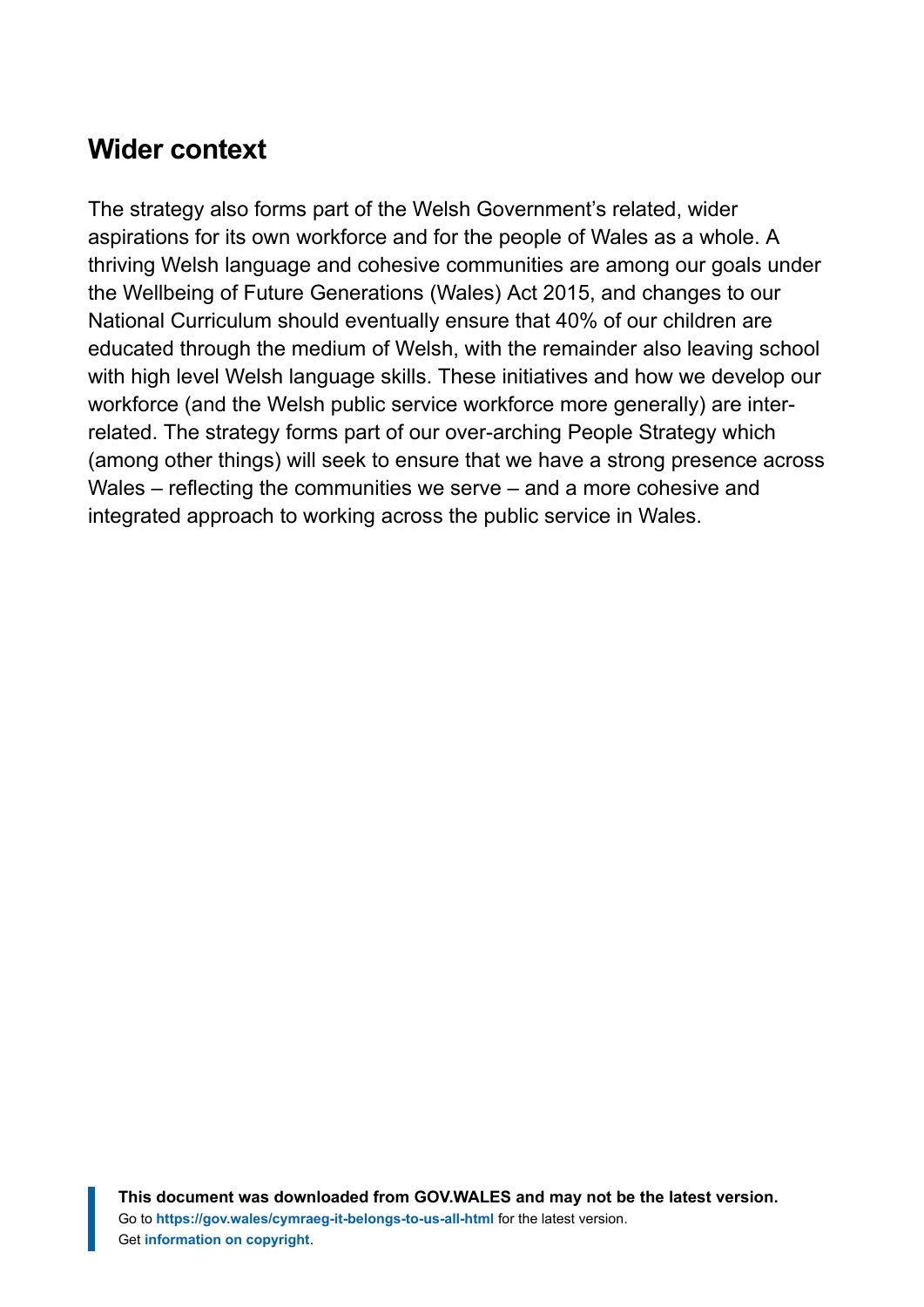## **About this document**

This document is a copy of the web page **[Cymraeg. It belongs to us all](https://gov.wales/cymraeg-it-belongs-to-us-all-html)** downloaded.

Go to **<https://gov.wales/cymraeg-it-belongs-to-us-all-html>** for the latest version.

This document may not be fully accessible, for more information refer to our **[accessibility statement](https://gov.wales/accessibility-statement-govwales)**.

Get **[information on copyright](https://gov.wales/copyright-statement)**.